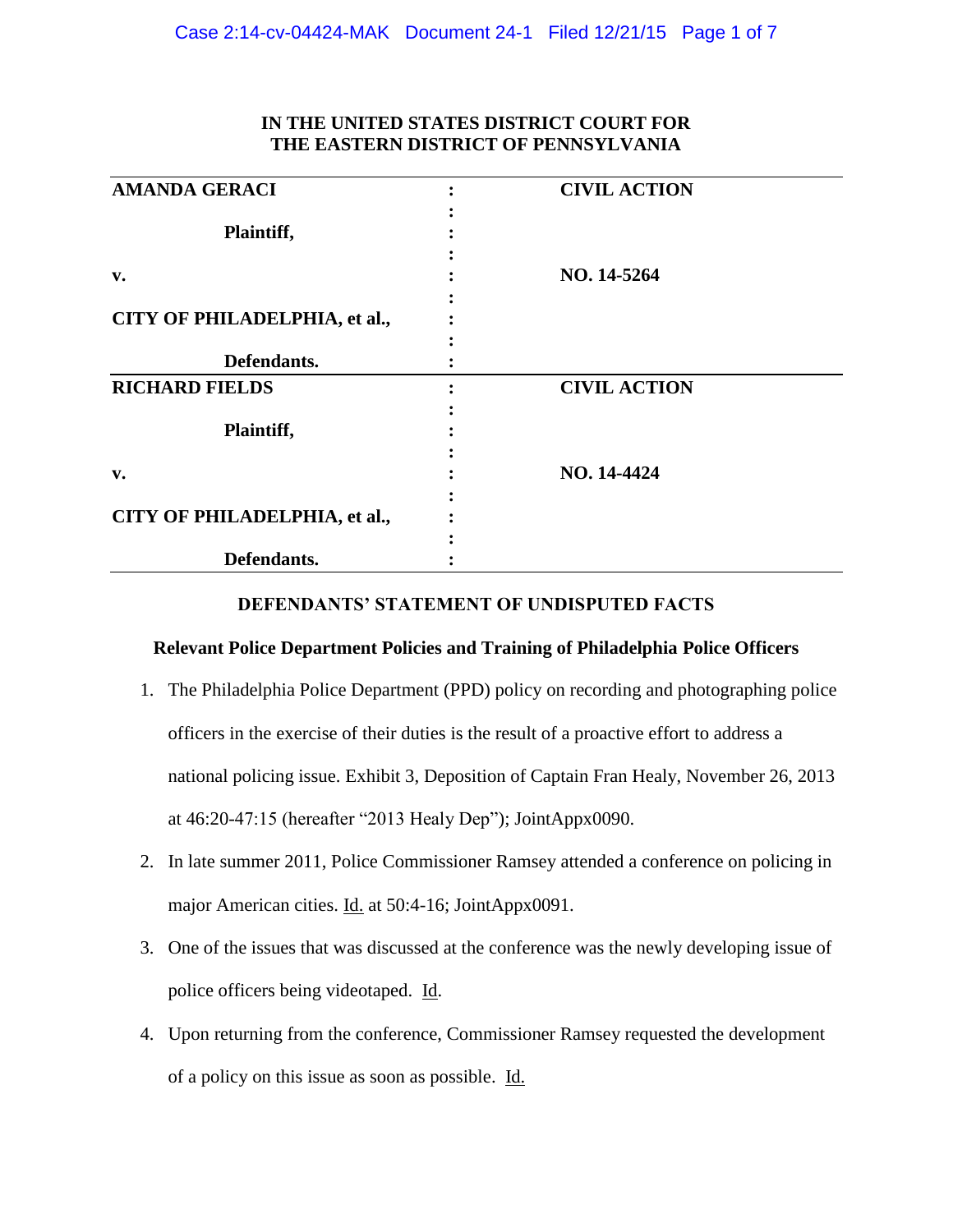### Case 2:14-cv-04424-MAK Document 24-1 Filed 12/21/15 Page 2 of 7

- 5. In response to this request, Commissioner's Memorandum 11-01 was drafted from July to September of 2011. Id. at 50:4-24; JointAppx0091.
- 6. On September 23, 2011, PPD issued Memorandum 11-01, stating its official policy on the public recording of police officers. Id. at 49:19-50:1; JointAppx0091.
- 7. Memorandum 11-01 specified that "[a]ll police personnel, while conducting official business or while acting in an official capacity in any public space, should reasonably anticipate and expect to be photographed, videotaped and/or be audibly recorded by members of the general public." It was issued with the stated purpose of "remov[ing] any confusion as to the duties and responsibilities of sworn personnel when being photographed, videotaped or audibly recorded." Exhibit 11, PPD Memorandum (11-01); JointAppx1156-1157.
- 8. Memorandum 11-01 instructs officers to follow Directive 83 (Accidental and/or Intentional Destruction to Private Property During the Course of Official Police Actions) and Directive 91 (Property Taken into Custody) and specifically instructs Philadelphia police officers not to interfere with recording activities, not to intentionally damage or confiscate recording devices, and not to delete recorded material. Id.
- 9. When Memorandum 11-01 was published, it was distributed to supervisors and read verbatim to officers during roll call. Ex.1 at 80:19-81:16; JointAppx0098-0099.
- 10. In May 2012, the Department of Justice wrote a Statement of Interest Letter for the case Sharp v. Baltimore, Civ. No. 1:11-ev-02888-BEL (U.S. Dist. Ct. Md.). Shortly thereafter, Commissioner Ramsey called upon the PPD's Research and Planning Unit to rewrite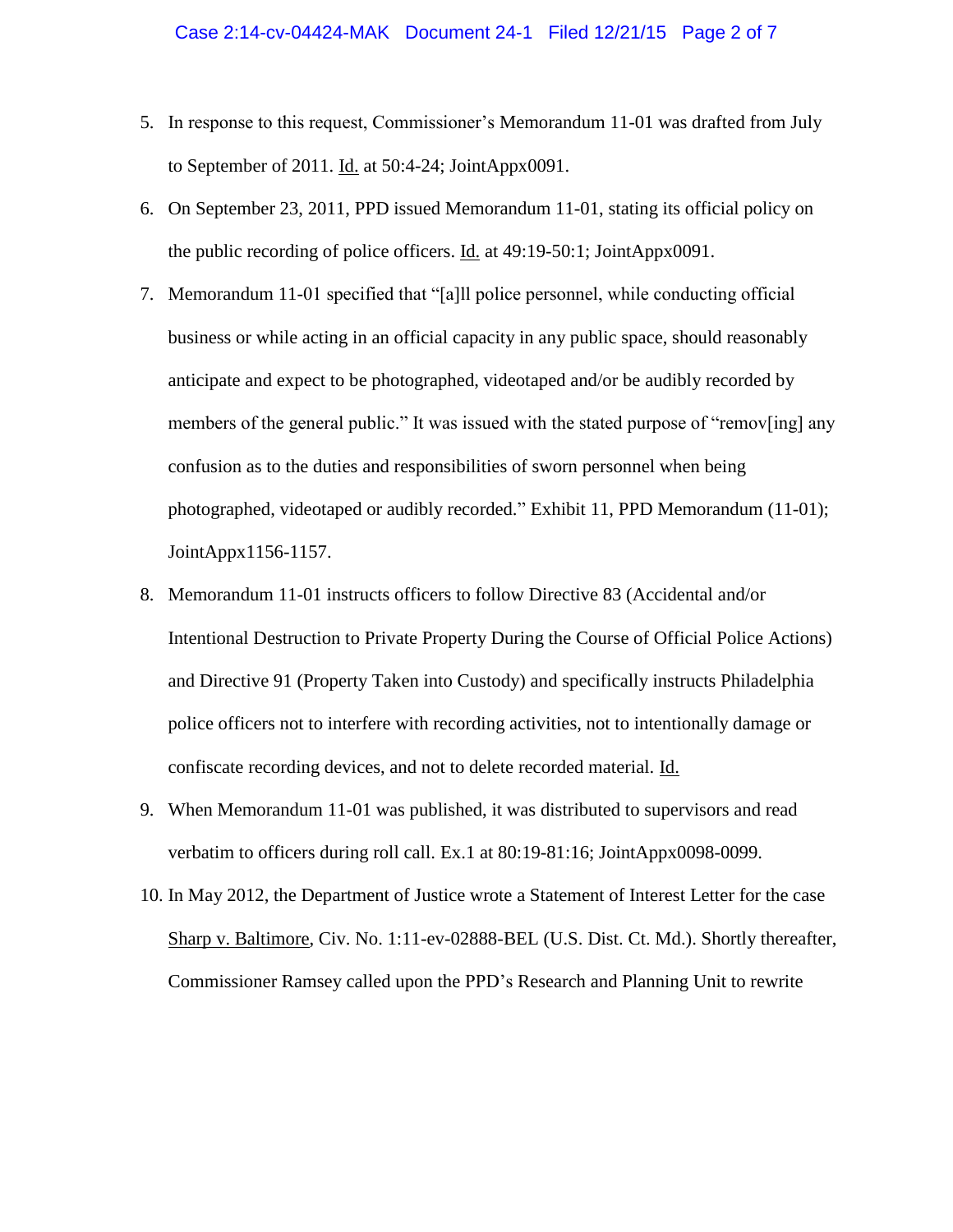#### Case 2:14-cv-04424-MAK Document 24-1 Filed 12/21/15 Page 3 of 7

Memorandum 11-01 into a department Directive,<sup>1</sup> which would incorporate the DOJ recommendations regarding the recording of police. Id. at 19:13-20:12, 93:9-94:2. JointAppx0083, 0102.

- 11. From May to November of 2012, the Directive went through multiple drafts and edits before being submitted to the commissioner for final approval. Id. at 20:21-21:21, 89:3- 91:9. JointAppx0083, 0101.
- 12. The final version of Directive 145 incorporates attempts to mirror language used by the Department of Justice in their recommendations. Id. at 95:10-24; JointAppx0102.
- 13. On November 9, 2012 the Philadelphia Police Department issued Directive 145 (Pictures, Video, and Audio Recordings of Police Officers While Performing Official Functions in Public Spaces). Directive 145 superseded Memorandum 11-01 immediately upon publication. Id. at 18:19-19:1; JointAppx0083.
- 14. While the First Amendment right of individuals to record police had not been established in the Third Circuit, the Police Department's official policy through Directive 145 specified that "[p]rivate individuals have a First Amendment right to observe and record police officers engaged in the public discharge of their duties" and that police "should reasonably anticipate and expect to be photographed, videotaped and/or audibly recorded by members of the general public." Exhibit 12, PPD Directive 145 at 1-2; JointAppx1158-1159.
- 15. Directive 145 was issued with the stated purpose of "protect[ing] the constitutional rights of individuals to record police officers engaged in the public discharge of their duties."

 $\overline{a}$ 

<sup>&</sup>lt;sup>1</sup> There is no significant difference between the effects of a Memorandum and a Directive. Both equally establish official police policy. 2013 Healy Dep. at 91:10-15.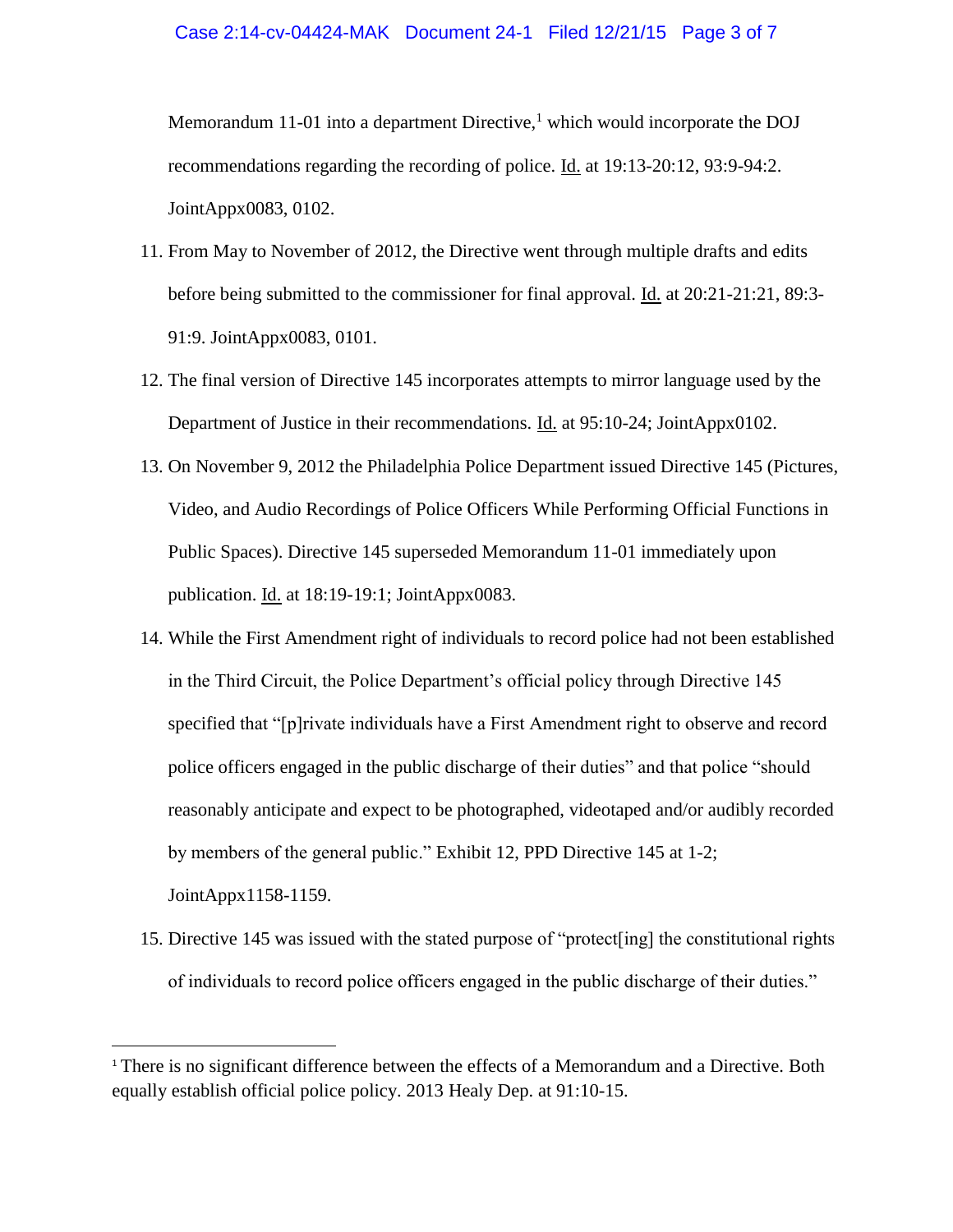Id. at 1. It specifically instructs Philadelphia police officers not to "block[], obstruct[], or otherwise hinder[]" recording activities "unless the person making such recording engages in actions that jeopardize the safety of the officer, any suspects or other individuals in the immediate vicinity, violate the law, incite others to violate, or actually obstructs an officer from performing any official duty." Id. at 2; JointAppx1159.

- 16. Directive 145 also instructs police about recording activities that occur on private property, prohibits discouragement of recording via coercive means, and clarifies that "press credentials" are not necessary to record police. Id.
- 17. Directive 145 reaffirms that police seizure of recordings or recording devices "shall comply with the standard search and seizure principals of the Pennsylvania and United States Constitutions." Id.
- 18. Directive 145 additionally describes patrol procedures, supervisory procedures, and detective supervisory responsibilities regarding the recording of police. Id. at 3-8; JointAppx1160-1165.
- 19. Captain Healy was selected to sit on the International Association of Chiefs of Police's ("ICP") panel on public recording of police because of his role in developing this Directive. The ICP is creating a model policy for the rest of the country on this issue which is based in large part upon the policy developed and implemented by the Philadelphia Police Department. Exhibit 4, 2015 Deposition of Captain Fran Healy at 36:19-37:2 ("2015 Healy Dep"); JointAppx0198-0199.
- 20. Upon publication, Directive 145 was issued via teletype notice and read to police officers during roll call. Ex. 3 at 22:4-11; JointAppx0084.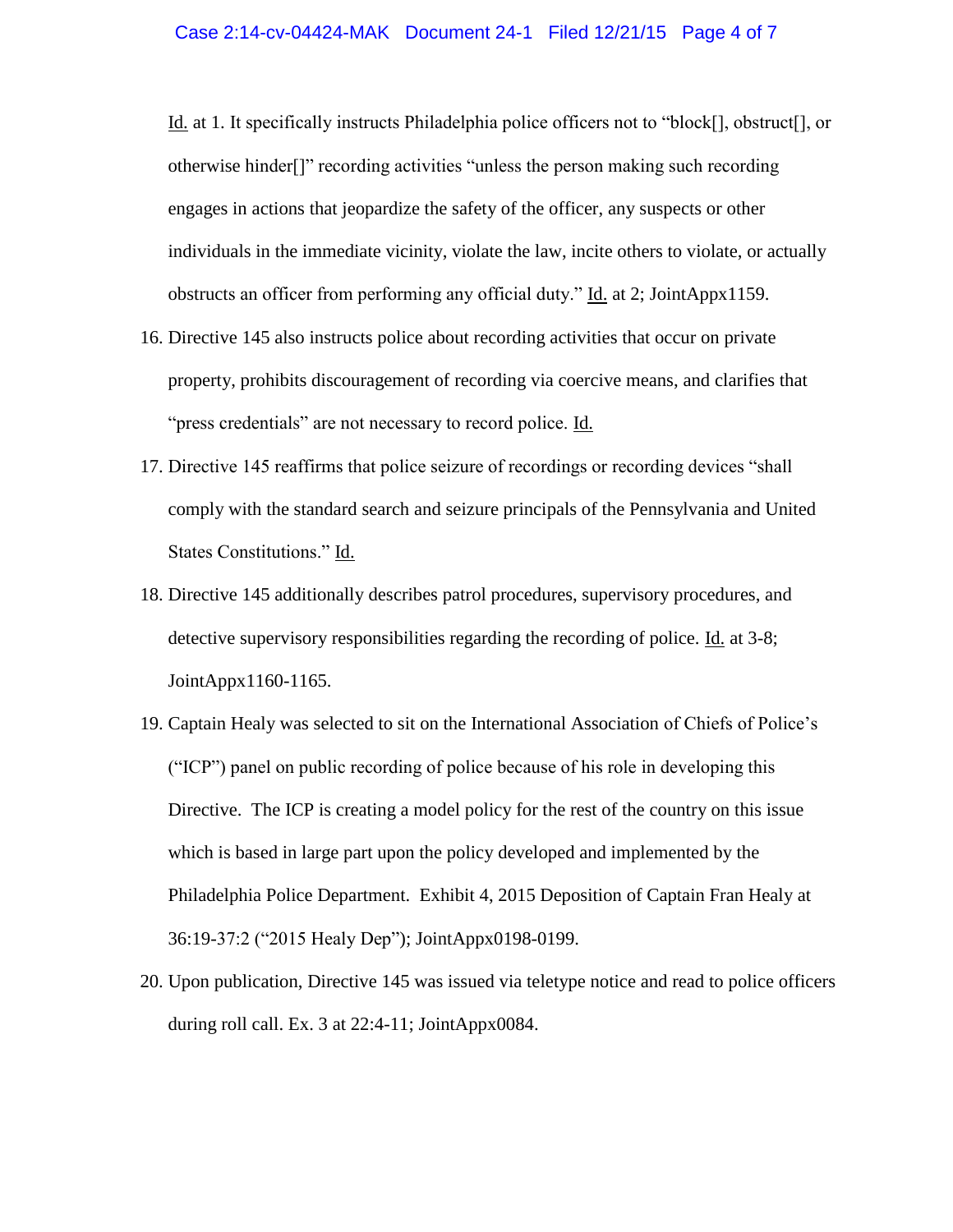- 21. Copies were sent to each district and unit, and each police officer and supervisor received a copy of Directive 145 and was required to verify their receipt by signature. Id. at 106:16-107:5, 107:6-108:3; JointAppx0105.
- 22. After being notified of the new directive, each officer was then responsible for knowing and following the directive. Id. at 108:4-109:2; JointAppx0105-0106.
- 23. Additionally, any officers who have received Crisis Intervention Training since 2013 have received as part of that training, a reminder on Directive 145 and its implications. Ex. 4 at 38:11-39:15; JointAppx0200-0201.
- 24. In December of 2013, in response to issues that had arisen in the press and the filing of three lawsuits by the American Civil Liberties Union, Captain Healy recognized that the training provided to officers on Directive 145 had not been as effective as the police department would have liked. Id. at 19:3-17, 46:13-24; JointAppx0181, 0208.
- 25. In response, the Police Department developed advance training on Directive 145 which was given to every one of the more that 6500 PPD officers as part of their annual Municipal Police Officer training in 2014. Id. at 22:18-24:2; JointAppx0184-0186.
- 26. The goal of the advanced training was to emphasize to the officers that like the ability to protest, the ability to record police was a First Amendment right that they had sworn to protect. Id. at 42:9-46:24; JointAppx0204-0208.
- 27. The training was developed as a 45 minute to 1 hour module that began with a lecture on the policy and why it was a protected right and continued with a question and answer session that allowed officers to ask hypotheticals and clarify their understanding of the contours of the right. Id. at 24:17- 33:20; JointAppx0186-0195.

#### **The Richard Fields Incident**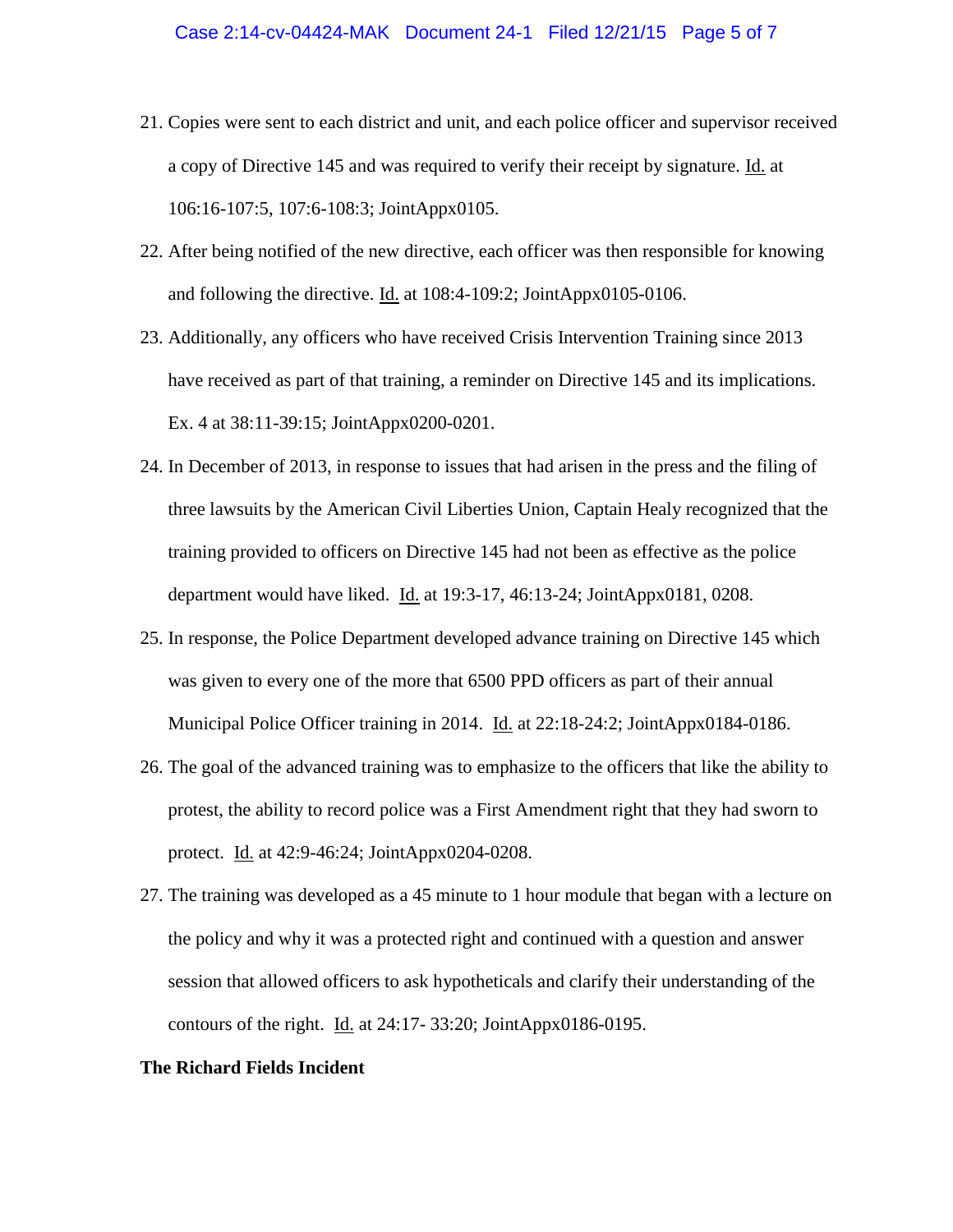- 28. On September 28, 2013, Plaintiff Fields was walking down the street and came across a house that was having a party. A large number of Philadelphia police officers were outside. Exhibit 2, Deposition of Richard Fields at 7:2-8:20; JointAppx0031.
- 29. Plaintiff Fields took a picture of the officers. Id. at 8:18-20; JointAppx0032.
- 30. Plaintiff Fields was placed in handcuffs by a police officer, and his pockets were emptied onto a nearby stoop. Id. at 9:16-22; JointAppx0033.
- 31. Plaintiff Fields was placed in a police car while a police officer wrote a citation. Id. at 19:9-20:9; JointAppx0043-0044.
- 32. Plaintiff Fields did not see anyone actually going through his phone. Id. at 21:19-22, 22:24-23:10; JointAppx0045-0046.
- 33. Plaintiff Fields bases his claim that his phone was illegally searched on the sole assertion that when he received his phone back, some apps were open that he did not believe he had previously had open. Id. at 21:7-18; JointAppx0045.
- 34. After Plaintiff Fields was issued a citation, he was released from police custody. Id. at 20:16-21:4, 24:8-12; JointAppx0044, 0048

#### **The Amanda Geraci Incident**

- 35. Plaintiff Geraci considers herself a "legal observer" who witnesses interactions between police and civilians during acts of civil disobedience or protests. Ex. 1, Deposition of Amanda Geraci at 9:20-10:9; JointAppx0003-0004
- 36. On September 21, 2012, Amanda Geraci attended a protest at the Pennsylvania Convention Center called Shell Gas Outrage. **Id.** at 25:3-18; JointAppx0007.
- 37. Plaintiff was carrying a camera with her to videotape. Id. at 40:23-41:13; JointAppx0011.